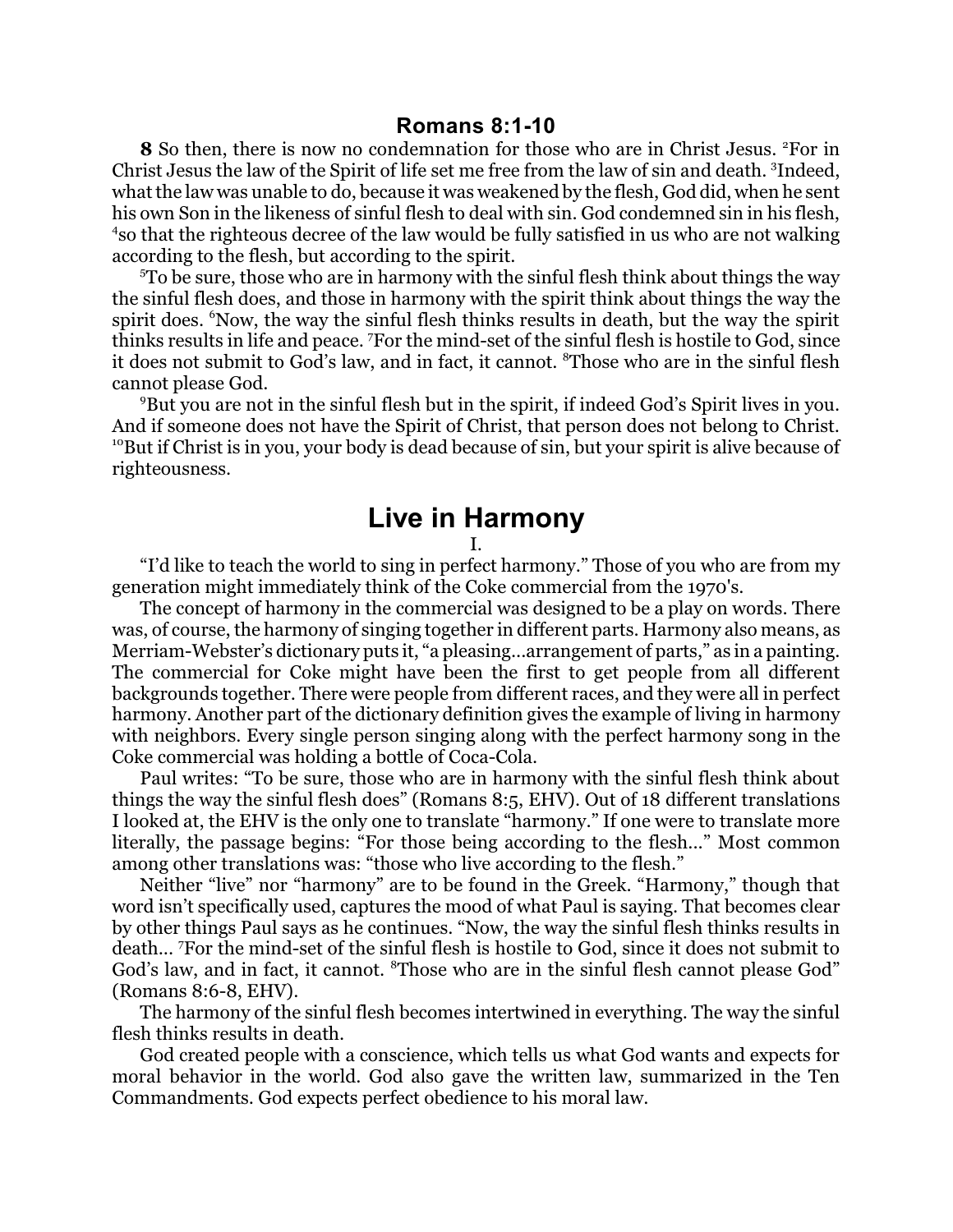The sinful flesh ignores the conscience, and God's added written instruction, too. Temporary things are much more appealing.

Perhaps that is most obvious in the young. They have very little life experience, so when a desire confronts them, the obvious choice is to go for it. There is no thought about the consequences in the next minute, let alone for the years ahead. The very young mightignore mom's instructions to wait until after dinner to have a cookie. As children enter puberty, sexual experimentation is an overpowering urge, to which they give little or no thought about any future impacts.

Jesus' parable of The Lost Son in today's Gospel (Luke 15:1-3, 11-32) showed a young man living in harmony with his sinful flesh. He wanted the immediate gratification of his inheritance. He took the money and lived with no thought about his future. Jesus puts it this way: "He wasted his wealth with reckless living" (Luke 15:13, EHV). Jesus doesn't go into detail about his reckless living, but it was obviously focused on his immediate wants, not on what was best for him.

"Now, the way the sinful flesh thinks results in death" (Romans 8:6, EHV). The Lost Son just wanted to feel good—to feel alive. He wasn't thinking about the future. Jesus' point in the parable wasn't to focus on the poverty that came because the Lost Son squandered his wealth. Parables use an earthly story to tell a heavenly meaning. The wild living of the Lost Son was a spiritual poverty. He was focused only on things that had immediate impact.

Paul says it gets worse. "For the mind-set of the sinful flesh is hostile to God, since it does not submit to God's law, and in fact, it cannot. <sup>8</sup>Those who are in the sinful flesh cannot please God." (Romans 8:7-8, EHV). The Bible describes sinners as dead, blind, and enemies of God. A dead person cannot do anything for him- or her-self. There is no question that one who is dead is powerless. A blind person needs assistance, at the very least. In familiar surroundings, someone who is blind can function, but something put out of place can be devastating. An enemy of God is someone who is hostile to God, as Paul says here. Hostile indicates opposition.

The sinful flesh "does not submit to God's law, and in fact, it cannot." One who is hostile to God, as the sinful flesh is, does not *want* to be obedient to God's law. The Second Table of God's moral law is all about how we treat others. The sinful flesh puts *self* first, not others. Self becomes god for those living in harmony with the sinful flesh.

Harmony with the sinful flesh means living in such a way that sin controls your life. It becomes an obsession.

Harmony with the sinful flesh sounds quite pleasing to the one who cares only about the moment, but it is really discordant—in other words, conflicting. When God made Adam and Eve, he didn't make them with a sinful nature. That came with the fall into sin. Sin puts people *out* of harmony with God.

II.

"Those in harmony with the spirit think about things the way the spirit does.  $6...$  the way the spirit thinks results in life and peace" (Romans 8:5-6, EHV). Paul talks about the New Self. The New Self is in harmony with the spirit, in other words, with spiritual things. How do we get that way?

"For in Christ Jesus the law of the Spirit of life set me free from the law of sin and death. <sup>3</sup>Indeed, what the law was unable to do, because it was weakened by the flesh, God did, when he sent his own Son in the likeness of sinful flesh to deal with sin. God condemned sin in his flesh" (Romans 8:2-3, EHV). Human beings are woefully inept at keeping God's law. Remember, Paul said that by nature we are hostile to God. We cannot please God, and